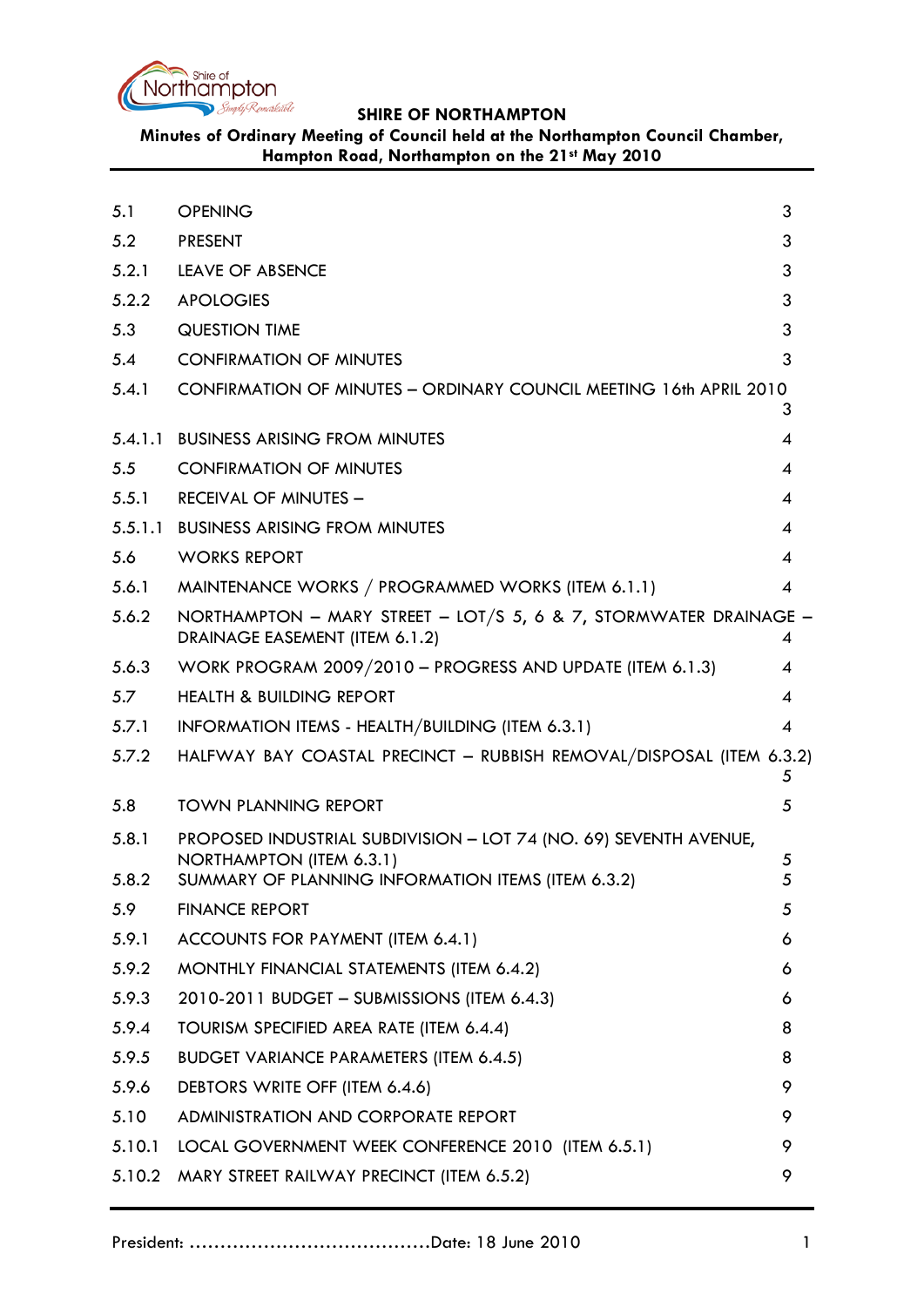

**Minutes of Ordinary Meeting of Council held at the Northampton Council Chamber, Hampton Road, Northampton on the 21st May 2010**

| 5.10.3 | DELIVERY OF LOCAL GOVERNMENT SERVICES TO INDIGENOUS COMMUNITIES<br>(ITEM 6.5.3) | 10              |
|--------|---------------------------------------------------------------------------------|-----------------|
|        | 5.10.4 WORKS STAFF COLLECTIVE ENTERPRISE BARGAINING AGREEMENT (ITEM 6.5.4) 10   |                 |
| 5.10.5 | RE-VEGETATION PROJECT - REQUEST FOR FINANCIAL ASSISTANCE (ITEM 6.5.5) 11        |                 |
| 5.10.6 | OLD SCHOOL SITE - ENTRY STATEMENT WORKS (ITEM 6.5.6)                            | 11              |
| 5.11   | PRESIDENTS REPORT                                                               | 11              |
| 5.12   | DEPUTY PRESIDENTS REPORT                                                        | 11              |
| 5.13   | <b>COUNCILLORS REPORT</b>                                                       | 12              |
| 5.13.1 | <b>CR O SIMKIN</b>                                                              | 12              |
|        | 5.13.2 CR S PENN                                                                | $12 \ \mathrm{$ |
|        | 5.13.3 CR P GLIDDON                                                             | 12              |
|        | 5.13.4 CR G LEGGETT                                                             | 12              |
|        | 5.13.5 CR T CARSON                                                              | 12              |
| 5.14   | <b>INFORMATION BULLETIN</b>                                                     | $12 \ \mathrm{$ |
| 5.15   | <b>NEW ITEMS OF BUSINESS</b>                                                    | 12              |
| 5.16   | NEXT MEETING OF COUNCIL                                                         | 13              |
| 5.17   | <b>CLOSURE</b>                                                                  | 13              |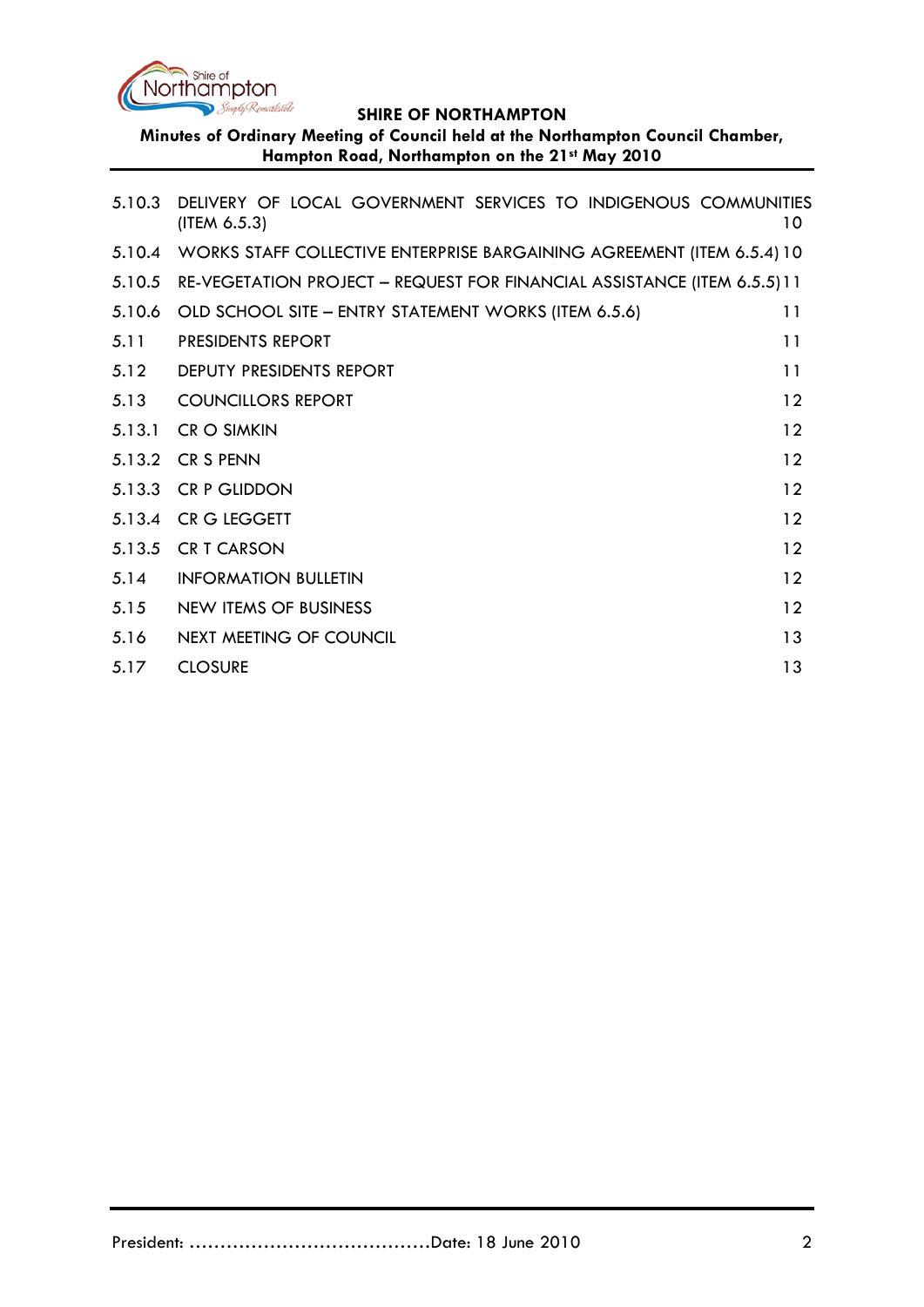

**Minutes of Ordinary Meeting of Council held at the Northampton Council Chamber, Hampton Road, Northampton on the 21st May 2010**

#### **5.1 OPENING**

The President thanked all members present for their attendance, welcomed all Councillors and declared the meeting open at 1.00pm.

#### <span id="page-2-0"></span>**5.2 PRESENT**

| Cr G Wilson                                                          | President                      | Northampton Ward |  |
|----------------------------------------------------------------------|--------------------------------|------------------|--|
| Cr L Parker                                                          | Deputy President               | Kalbarri Ward    |  |
| Cr G Leggett                                                         |                                | Northampton Ward |  |
| Cr O Simkin                                                          |                                | Northampton Ward |  |
| Cr B Cripps                                                          |                                | Northampton Ward |  |
| Cr T Carson                                                          |                                | Northampton Ward |  |
| Cr S Penn                                                            |                                | Kalbarri Ward    |  |
| Cr J Booth (left 3.18pm)                                             |                                | Kalbarri Ward    |  |
| Cr P Gliddon                                                         |                                | Kalbarri Ward    |  |
| <b>Mr Garry Keeffe</b>                                               | <b>Chief Executive Officer</b> |                  |  |
| Mr Jamie Criddle<br>Deputy Chief Executive Officer                   |                                |                  |  |
| EHO/Building Surveyor<br>Mr Glenn Bangay                             |                                |                  |  |
| <b>Mrs Hayley Williams</b>                                           | <b>Principal Planner</b>       |                  |  |
| <b>Mr Neil Broadhurst</b><br>Manager of Works and Technical Services |                                |                  |  |

#### <span id="page-2-1"></span>**5.2.1 LEAVE OF ABSENCE**

Nil.

#### <span id="page-2-2"></span>**5.2.2 APOLOGIES**

Cr S Stock-Standen Northampton Ward

#### <span id="page-2-3"></span>**5.3 QUESTION TIME**

There were no members of the public present.

# <span id="page-2-5"></span><span id="page-2-4"></span>**5.4 CONFIRMATION OF MINUTES**

5.4.1 CONFIRMATION OF MINUTES - ORDINARY COUNCIL MEETING 16th APRIL 2010.

Moved Cr GLIDDON, seconded Cr LEGGETT

<span id="page-2-6"></span>That the minutes of the Ordinary Meeting of Council held on the 16th April 2010 be confirmed as a true and correct record.

CARRIED 9/0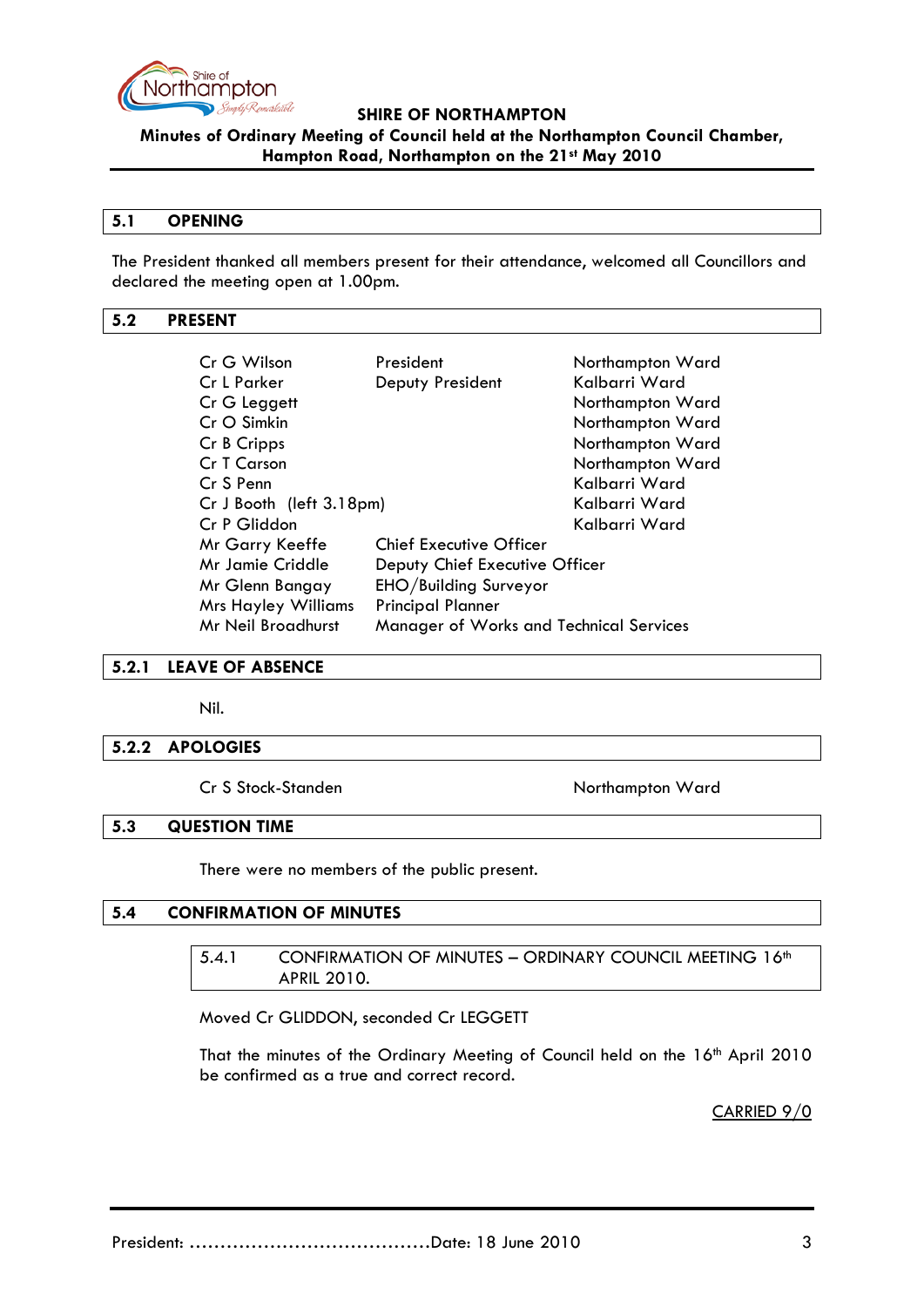

#### **Minutes of Ordinary Meeting of Council held at the Northampton Council Chamber, Hampton Road, Northampton on the 21st May 2010**

5.4.1.1 BUSINESS ARISING FROM MINUTES

Nil.

#### <span id="page-3-0"></span>**5.5 RECEIVAL OF MINUTES**

Nil.

### **5.6 WORKS REPORT**

5.6.1 MAINTENANCE WORKS/PROGRAMMED WORKS (ITEM 6.1.1)

Noted.

Meeting adjourned at 1.08pm for an onsite inspection of the stormwater drainage issue on lots 5, 6, & 7 Mary Street, Northampton.

Meeting reopened at 1.25pm.

#### 5.6.2 NORTHAMPTON – MARY STREET – LOT/S 5, 6 & 7, STORMWATER DRAINAGE – DRAINAGE EASEMENT (ITEM 6.1.2)

Moved Cr PARKER, seconded Cr BOOTH

That Council

Proceed with option 4- to realign drain across Mary Street and install box culverts plus connection of existing surface drain facilities, install significant upstream and downstream headwall provisions plus road reconstruction and asphalting of the road surface at an estimated cost of \$100,000, to be fully costed during the budget process.

Write to the owner and request a contribution to the works.

Commit the roadwork's to be funded from Roads to Recovery allocation in the 2010/11 financial year.

CARRIED 9/0

5.6.3 WORK PROGRAM 2009/2010 – PROGRESS AND UPDATE (ITEM 6.1.3)

Noted.

Mr Neil Broadhurst, Manager of Works and Technical Services left the meeting at 1.38pm.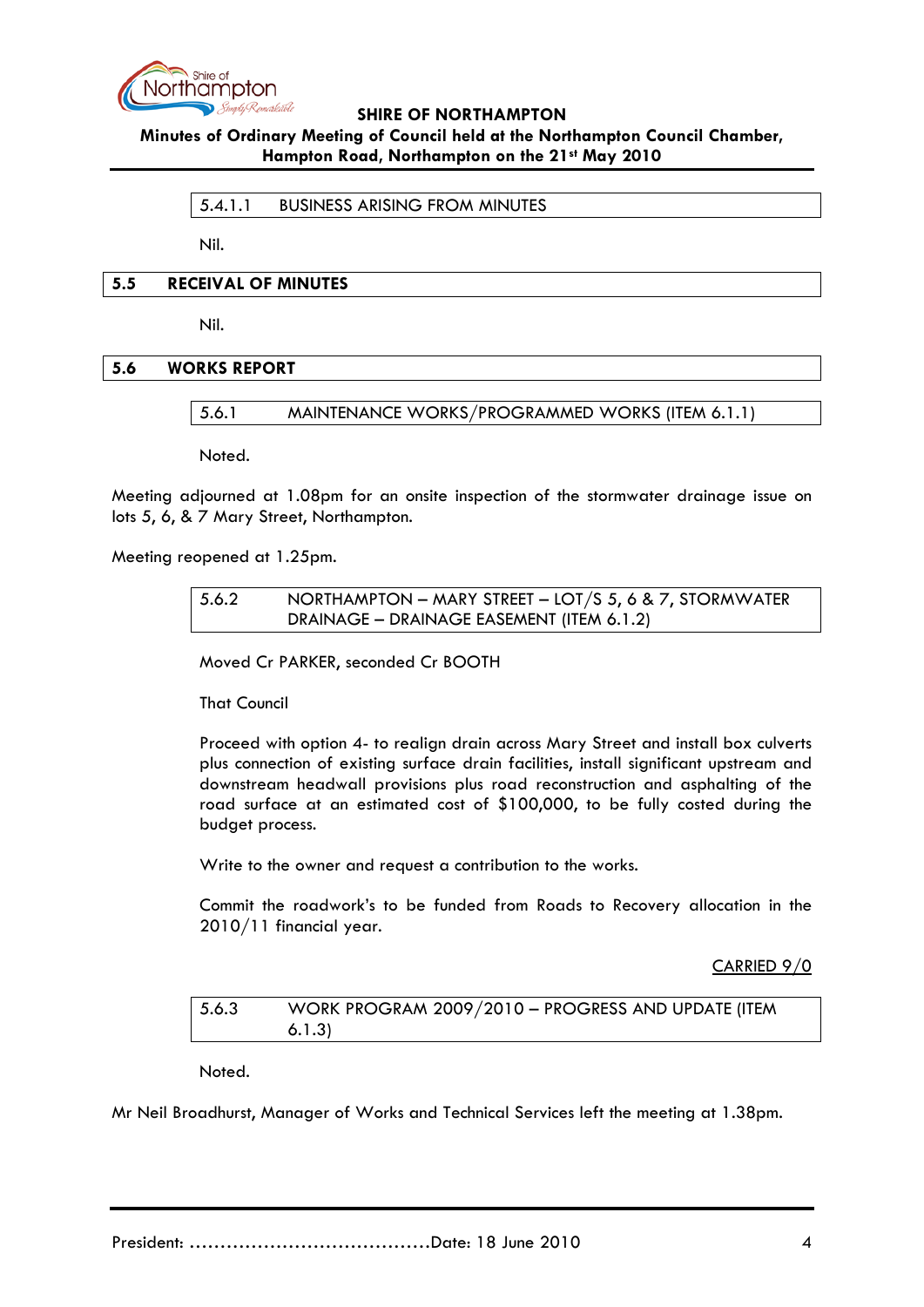

# **Minutes of Ordinary Meeting of Council held at the Northampton Council Chamber, Hampton Road, Northampton on the 21st May 2010**

# **5.7 HEALTH & BUILDING REPORT**

5.7.1 INFORMATION ITEMS – HEALTH/BUILDING (ITEM 6.2.1)

Noted.

| 5.7.2 | HALFWAY BAY COASTAL PRECINCT - RUBBISH REMOVAL/DISPOSAL |
|-------|---------------------------------------------------------|
|       | $($ ITEM 6.2.2 $)$                                      |

Moved Cr BOOTH, seconded Cr SIMKIN

That the shack owners not be billed to cover the cost of providing the waste removal service this financial year and the cost of providing an ongoing waste removal service be included in the 2010/2011 budget;

CARRIED 9/0

# 5.7.3 OUT OF BUDGET EXPENSE – REPLACE CURTAINS LOT 43 BATEMAN STREET, NORTHAMPTON (ITEM 6.2.3)

Moved Cr CARSON, seconded Cr PENN

That Council approve the replacement of 9 vertical blinds situated at lot 43 Bateman Street, Northampton as an out of budget expense.

# CARRIED BY AN ABSOLUTE MAJORITY 9/0

# **5.8 TOWN PLANNING REPORT**

# 5.8.1 PROPOSED INDUSTRIAL SUBDIVISION – LOT 74 (NO. 69) SEVENTH AVENUE, NORTHAMPTON (ITEM 6.3.1)

Moved Cr GLIDDON, seconded Cr PENN

That Council

Create a Northampton Light Industrial Development Reserve Fund and all proceeds from the sale of the Northampton Caravan Park be deposited into this fund for its purpose.

Proceed with subdivision of industrial lots in line with Option C attached to the May 2010 Town Planning Report.

CARRIED BY AN ABSOLUTE MAJORITY 9/0

#### 5.8.2 SUMMARY OF PLANNING INFORMATION ITEMS (ITEM 6.3.2)

Noted.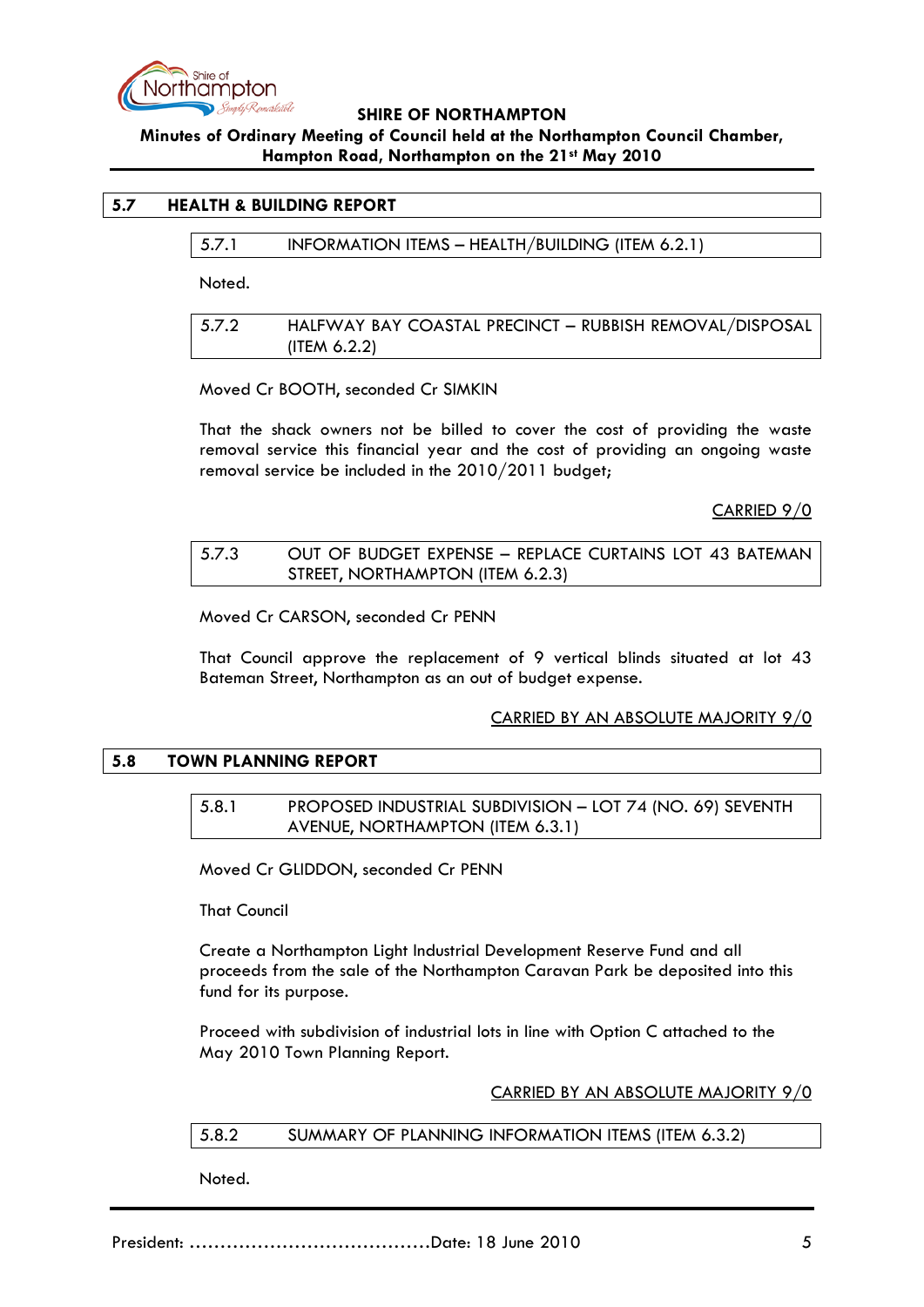

# **SHIRE OF NORTHAMPTON Minutes of Ordinary Meeting of Council held at the Northampton Council Chamber, Hampton Road, Northampton on the 21st May 2010**

Mr Glenn Bangay, EHO/Building Surveyor left the meeting at 2.10pm. Mrs Hayley Williams, Principal Planner left the meeting at 2.10pm

# **5.9 FINANCE REPORT**

# 5.9.1 ACCOUNTS FOR PAYMENT (ITEM 6.4.1)

Moved Cr BOOTH, seconded Cr CRIPPS

That Municipal Fund Cheques 18290 to 18335 inclusive, totalling \$195,143.45; Municipal EFT payments numbered EFT7587 to EFT7706 inclusive totalling \$823,362.29, Direct Credit payments GJ09-02 – GJ09-06, GJ10-02, GJ10-04 - GJ10-06 and GJ10-09 totalling \$17,757.32 and Trust Fund Cheques 1760 to 1763 totalling \$18,440.00, be passed for payment and the items therein be declared authorised expenditure.

# CARRIED BY AN ABSOLUTE MAJORITY 9/0

### 5.9.2 MONTHLY FINANCIAL STATEMENTS (ITEM 6.4.2)

Moved Cr SIMKIN, seconded Cr LEGGETT

That Council adopts the Monthly Financial Report for the period ending 30<sup>th</sup> April 2010 and notes any material variances greater than \$5,000.

CARRIED 9/0

# 5.9.3 2010-2011 BUDGET – SUBMISSIONS (ITEM 6.4.3)

Moved Cr CRIPPS, seconded Cr CARSON

That the following items be listed in the 2010/2011 Draft Budget for further consideration;

# **1. Kalbarri Occasional Care – Bathroom/Toilet renovation**

The Kalbarri Occasional Care Centre wish to renovate the Bathroom/toilet facility as children and staff use same toilet requiring an exemption on their licence

\$30,000

# **2. Shade shelter/Information Bay – Horrocks**

It was requested that funding be allocated to install 4 x Shade Shelters on the Horrocks Foreshore once the foreshore redevelopment is complete. It is also requested to install an information bay at the boat ramp to centralise all of the information signage in the area.

\$TBA

*Note: Seek clarification from Horrocks Progress Assoc as to type of structures and where they are to be placed once the foreshore works are completed.*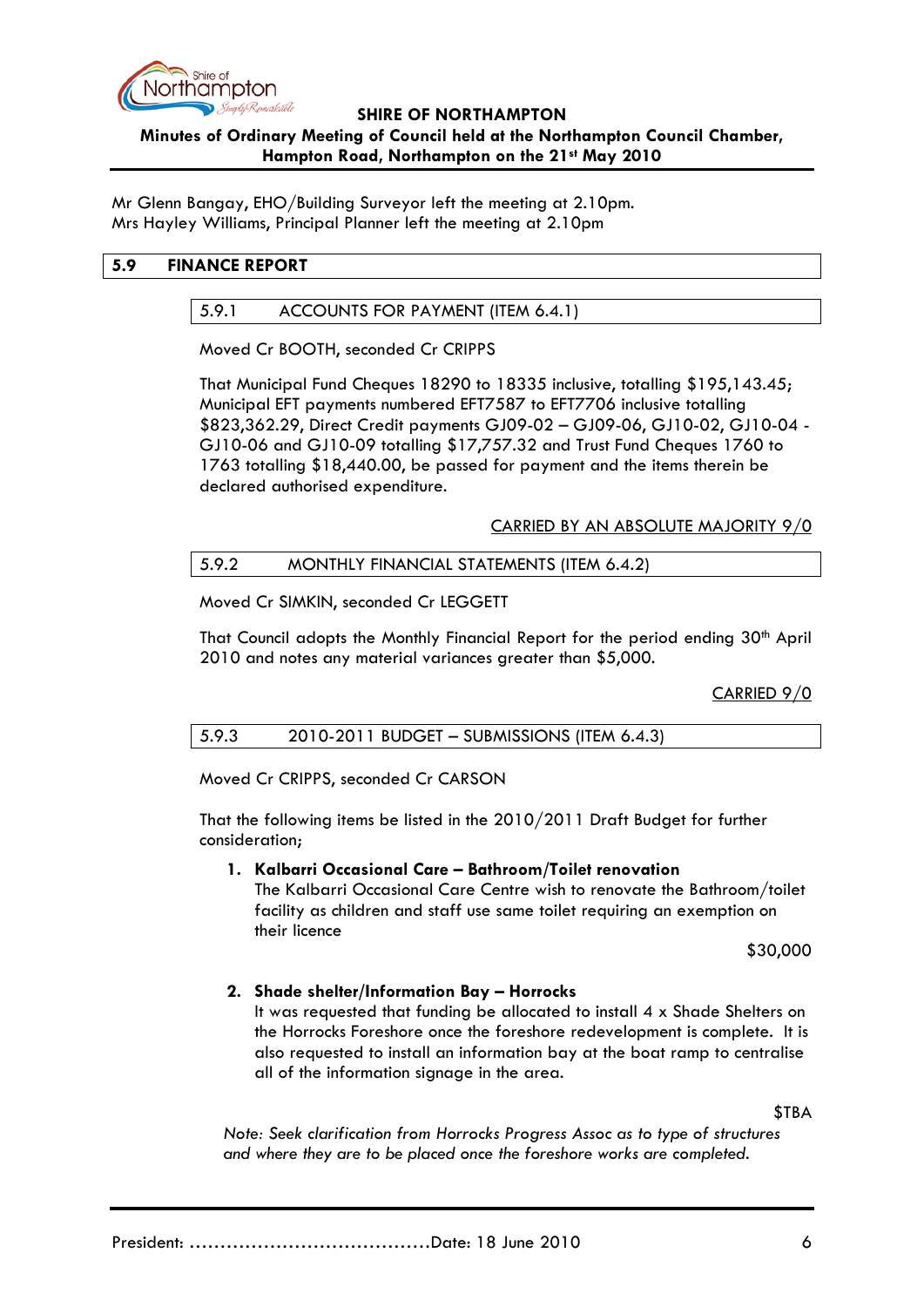

# **Minutes of Ordinary Meeting of Council held at the Northampton Council Chamber, Hampton Road, Northampton on the 21st May 2010**

| 3. Shade shelter - Port Gregory<br>Port Gregory Progress Association wish to rebuild an unsafe beach shelter.                                                                                                                                                                                                                                                                                                 | \$1,500  |
|---------------------------------------------------------------------------------------------------------------------------------------------------------------------------------------------------------------------------------------------------------------------------------------------------------------------------------------------------------------------------------------------------------------|----------|
| 4. Banner Display poles<br>4 x sets of banner display poles to be located in prominent positions with<br>Northampton and Kalbarri to be used by community groups to promote<br>upcoming events.                                                                                                                                                                                                               |          |
|                                                                                                                                                                                                                                                                                                                                                                                                               | \$1,500  |
| 5. Kalbarri Netball Courts<br>Storage Shed at the Kalbarri Netball Court needs replacing.                                                                                                                                                                                                                                                                                                                     | \$3,000  |
| 6. Northampton Motor Hotel                                                                                                                                                                                                                                                                                                                                                                                    |          |
| Improvements to streetscape ie. New pavements along Hampton & Mary<br>Streets, Rendering and painting the retaining wall, improvements to<br>drainage.                                                                                                                                                                                                                                                        |          |
|                                                                                                                                                                                                                                                                                                                                                                                                               | \$TBA    |
| 7. Kaiber Street Steps                                                                                                                                                                                                                                                                                                                                                                                        |          |
| It was requested that funding be allocated to repair or replace the steps                                                                                                                                                                                                                                                                                                                                     |          |
| from Grey St (opposite Kaiber St) to walking path below.                                                                                                                                                                                                                                                                                                                                                      | \$14,000 |
| 8. Kalbarri Visitors Centre                                                                                                                                                                                                                                                                                                                                                                                   |          |
| The Kalbarri Visitors Centre is seeking their operational grant for the<br>2010/2011 financial year.                                                                                                                                                                                                                                                                                                          |          |
|                                                                                                                                                                                                                                                                                                                                                                                                               | \$15,000 |
| 9. Northampton Tourist Association<br>The Northampton Tourist is seeking their operational grant for the                                                                                                                                                                                                                                                                                                      |          |
| 2010/2011 financial year.                                                                                                                                                                                                                                                                                                                                                                                     | \$15,000 |
| 10. Binnu Community Petition<br>With the existing toilets to be demolished with the construction of the new<br>hall at Binnu and the Binnu Store proprietor not able to keep his toilets<br>open 24 hours, it is requested via the attached petition that Council<br>allocate in its $2010/2011$ budget to construct public toilets in the vicinity<br>of the pioneer wall.<br>Option A (Burton 2) - \$34,500 |          |
| 11. Northampton Historical Society.                                                                                                                                                                                                                                                                                                                                                                           |          |
|                                                                                                                                                                                                                                                                                                                                                                                                               |          |

As per past years the Northampton Historical Society is seeking its Annual Maintenance Grant.

\$6,000.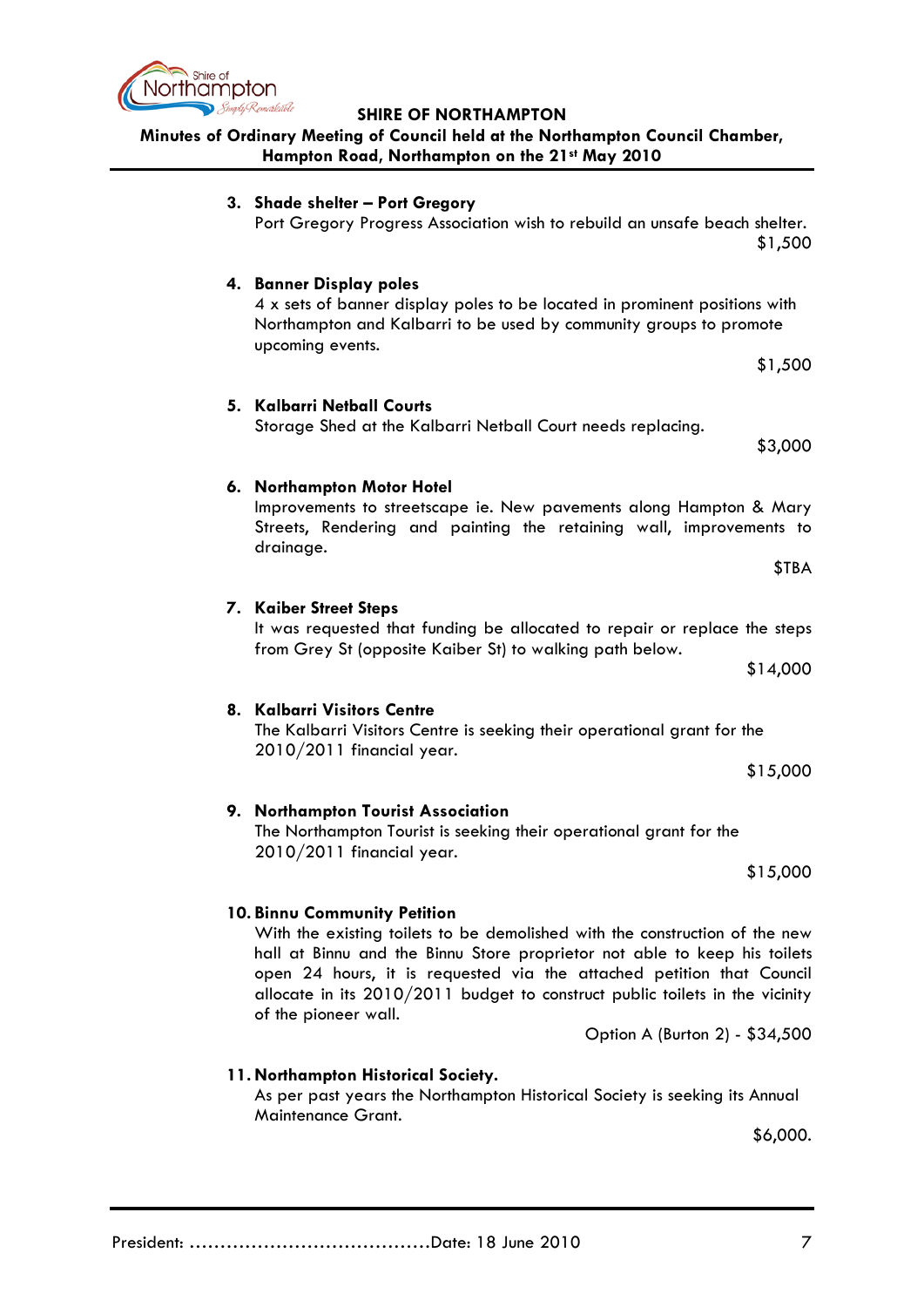

# **Minutes of Ordinary Meeting of Council held at the Northampton Council Chamber, Hampton Road, Northampton on the 21st May 2010**

#### **12. Northampton Townscape Committee**

Renewal and replacement of playground equipment in Guide Park, Northampton along the line of the equipment placed in the playground in Horrocks.

\$10,000

*Note: Council requested that a grant be sought for portion of cost.*

### CARRIED 9/0

Moved Cr PARKER, seconded Cr BOOTH

That the following items be listed in the 2010/2011 Draft Budget under the Specified Area Rate for further consideration;

#### **1. Rainbow Jungle – Sculpture Exhibition**

In an attempt to establish a regularly occurring cultural event for the region, the Kalbarri Rainbow Jungle are requesting funds via Specified Area Rate to host this sculpture exhibition from mid September to mid October.

\$3,000

#### **2. Shade Shelters– Kalbarri Foreshore**

It was requested that funding be allocated to install 1 x Shade Shelter on the Kalbarri Foreshore opposite IGA.

\$7,000

#### **3. Kalbarri Offshore & Angling Club**

Requesting further funding for the northern Boat ramp area for the following:

- Concrete Ramp entrance
- Shifting of rocks to allow boats to be beached without damaging hulls.
- Suitable base such as gravel either side of ramp entrance.
- Grading of existing parking area with additional gravel to stop vehicles getting bogged.

\$20,000

CARRIED 9/0

5.9.5 BUDGET VARIANCE PARAMETERS (ITEM 6.4.5)

Moved Cr SIMKIN, seconded Cr CARSON

That the Budget Variance parameters be set at \$5,000 as per FM Reg 34 (5)

CARRIED 9/0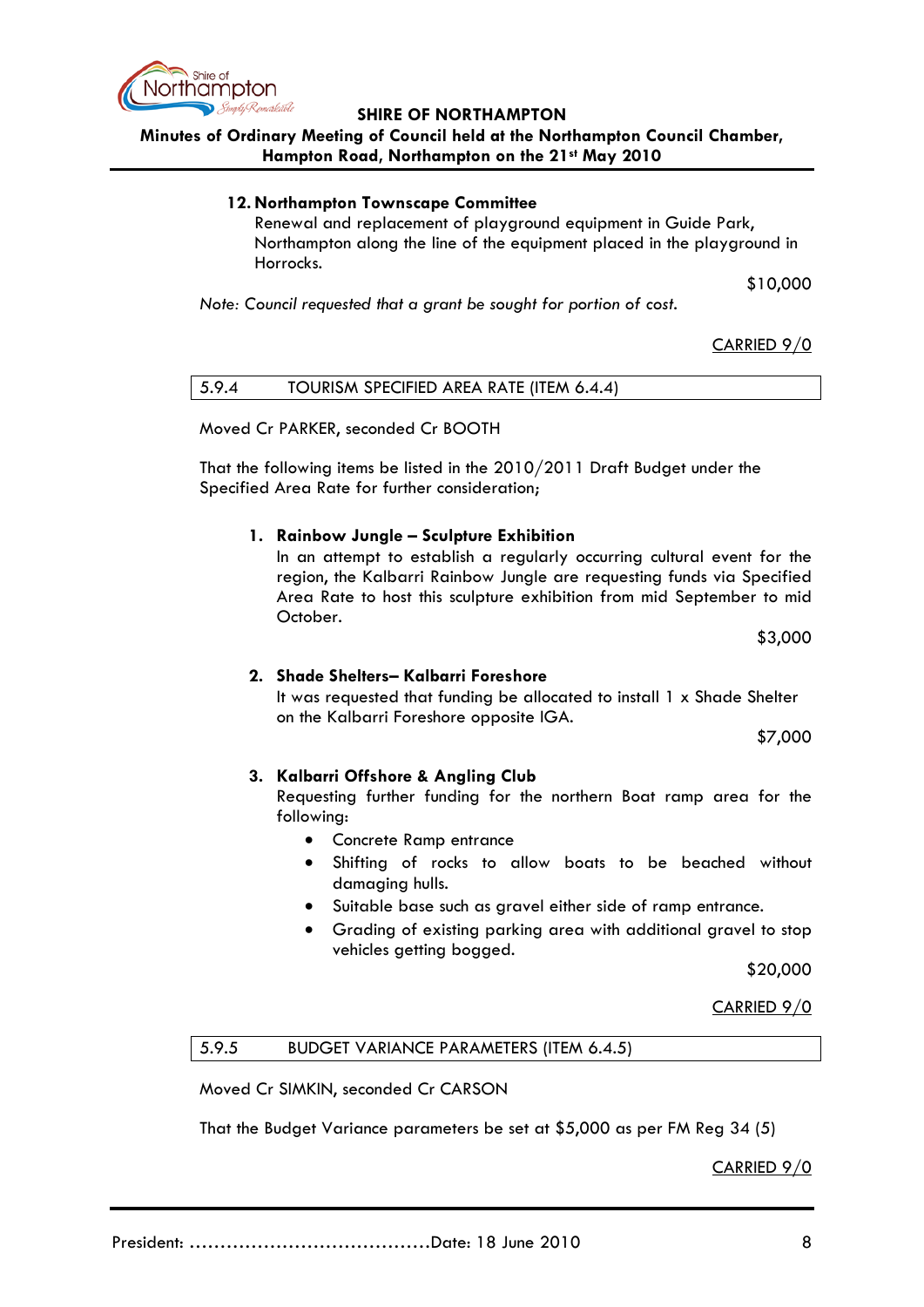

# **SHIRE OF NORTHAMPTON Minutes of Ordinary Meeting of Council held at the Northampton Council Chamber,**

### **Hampton Road, Northampton on the 21st May 2010**

# 5.9.6 DEBTORS WRITE OFF (ITEM 6.4.6)

Moved Cr GLIDDON, seconded Cr CRIPPS

That Council write off the debts totalling \$16,753.38 as follows:

| Amanda Simpson        | \$38.50            |
|-----------------------|--------------------|
| Big River Ranch       | \$372.60           |
| Bradley O'Deane       | \$41.80            |
| <b>CEFER Nominees</b> | \$2,936.22         |
| DJ Beauchamp          | \$78.30            |
| Dion Harris           | \$31.90            |
| GEHA                  | \$1,750.00         |
| Kalbarri Auto Centre  | \$59.40            |
| Lisa Walley           | \$22.00            |
| Main Roads WA         | \$5,102.96         |
| Mid West Develop Comm | \$1,100.00         |
| Peter Sivwright       | \$499.20           |
| Rod MacKenzie         | \$819.50           |
| Mid West Develop Comm | \$3,806.00         |
| Sefton & Crystal Todd | 95.00              |
|                       | <u>\$16,753.38</u> |

#### CARRIED BY AN ABSOLUTE MAJORITY 9/0

Cr Booth left the meeting at 3.18pm.

#### AFTERNOON TEA ADJOURNMENT

Council adjourned for afternoon tea at 3.18pm and reconvened at 3.30pm with the following in attendance:

Cr Wilson, Cr Cripps, Cr Leggett, Cr Simkin, Cr Gliddon, Cr Penn, Cr Carson, Cr Parker, the Chief Executive Officer, Mr Garry Keeffe and the Deputy Chief Executive Officer, Mr. Jamie Criddle.

#### **5.10 ADMINISTRATION AND CORPORATE REPORT**

5.10.1 LOCAL GOVERNMENT WEEK CONFERENCE 2010 (ITEM 6.5.1)

Moved Cr GLIDDON, seconded Cr SIMKIN

That Cr's Wilson, Parker, Simkin, Penn and Cripps attend the 2010 WA Local Government Conference.

CARRIED 8/0

| 5.10.2 | MARY STREET RAILWAY PRECINCT | (ITEM $6.5.2$ ) |  |
|--------|------------------------------|-----------------|--|
|--------|------------------------------|-----------------|--|

Moved Cr GLIDDON, seconded Cr LEGGETT

1. That Council adopt the plan for future displays at the Mary Street Railway precinct as presented by Northampton Friends of the Railway Inc.

President: …………………………………Date: 18 June 2010 9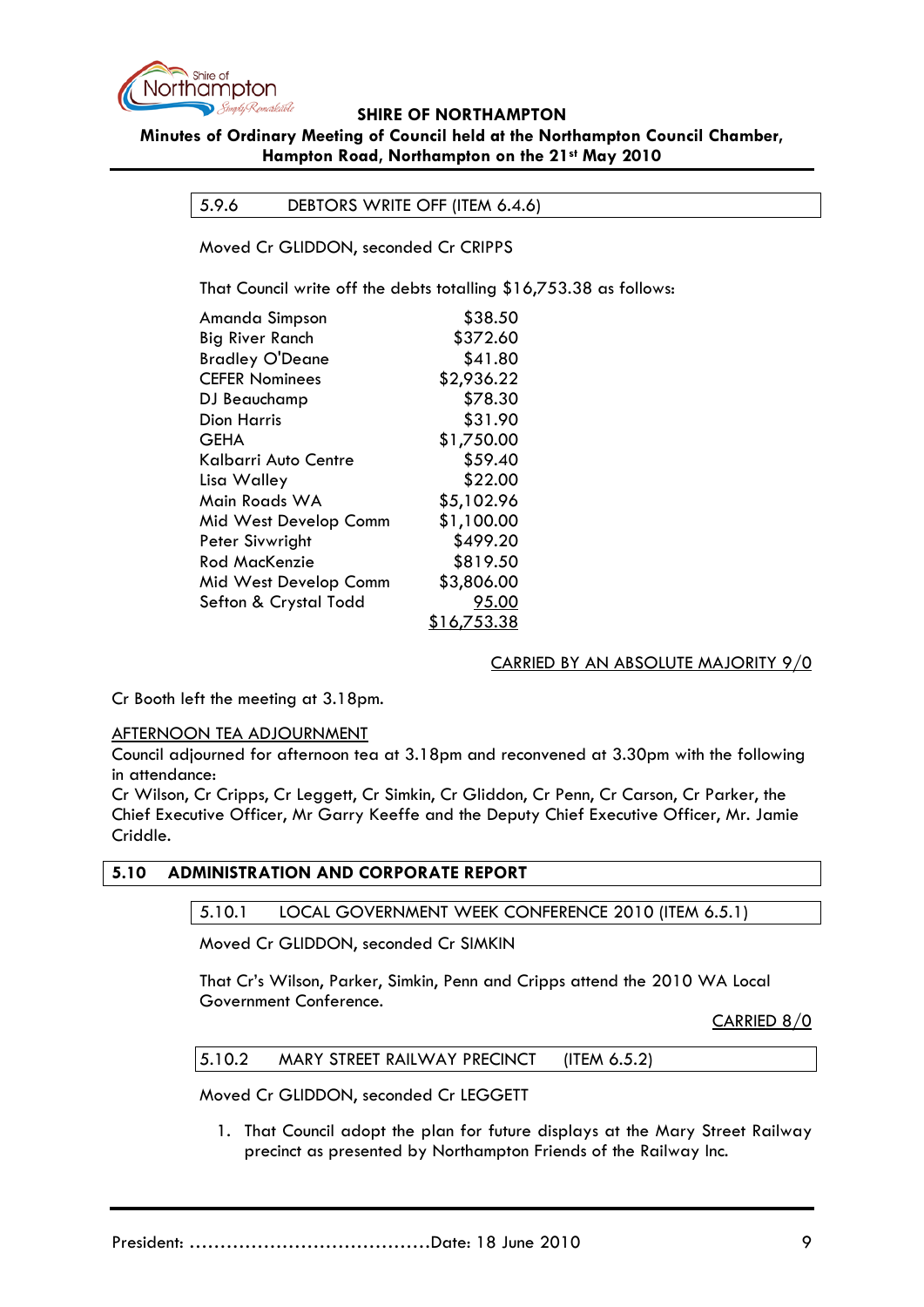

# **Minutes of Ordinary Meeting of Council held at the Northampton Council Chamber, Hampton Road, Northampton on the 21st May 2010**

2. That the crane to be display as indicated within the report be approved.

CARRIED 8/0

# 5.10.3 DELIVERY OF LOCAL GOVERNMENT SERVICES TO INDIGENOUS COMMUNITIES (ITEM 6.5.3)

Moved Cr SIMKIN, seconded Cr CARSON

That Council note the information and send Cr Parker and the Chief Executive Officer to attend the Broome forum on the delivery of Local Government services to indigenous communities.

CARRIED 8/0

5.10.4 WORKS STAFF COLLECTIVE ENTERPRISE BARGAINING AGREEMENT (ITEM 6.5.4)

Moved Cr PARKER, seconded Cr PENN

That Council as part of negations to enter into an Enterprise Bargaining Agreement with Works Staff to offer the following:

- 1. Accept the new base rate however it is to be calculated on the 80 hour fortnight. Under the current arrangement the \$22.3245 on a 76 hour fortnight provides a gross annual salary of \$44,113. The Council offers that the \$44,113 annual gross be accepted but the hourly rate be adjusted to the 80 hour fortnight being \$21.2082 per hour. Therefore the new base rate for Level 4 working an 80 hour fortnight is \$21.2082.
- 2. A 5% increase per anniversary of the agreement not be accepted and the CPI increase be provided being the CPI at the Perth March quarter. Further if the National Wage increase is greater than the CPI then the greater amount applies. If the National Wage increase is less than the CPI then the CPI applies.
- 3. A rental subsidy of \$35 per week for all full time works staff employees but calculated as a percentage of the hourly rate. This results in the hourly rate being adjusted accordingly.
- 4. The rental subsidy to apply to part time employees where those employees work 50 hours or more per fortnight on a pro rata basis which it will be the case due to the hourly rate being applied for the subsidy.

CARRIED 7/1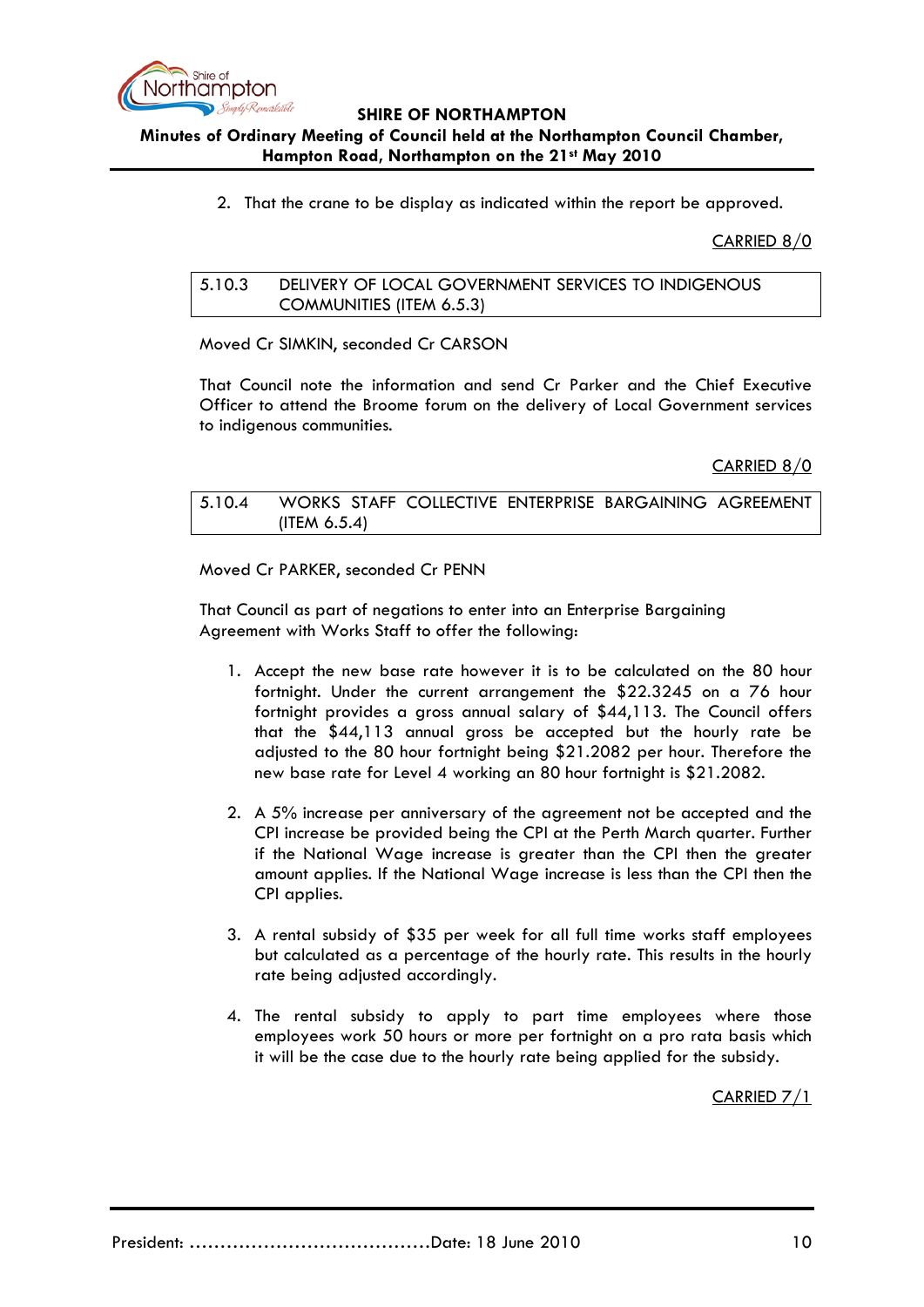

# **Minutes of Ordinary Meeting of Council held at the Northampton Council Chamber, Hampton Road, Northampton on the 21st May 2010**

5.10.5 RE-VEGETATION PROJECT – REQUEST FOR FINANCIAL ASSISTANCE (ITEM 6.5.5)

Moved Cr PENN, seconded Cr GLIDDON

That Council support the re-vegetation project for Lot 476 Onslow Street as proposed by the Northampton Environmental Group and the Year 2/3 class of the Northampton District High School and provide \$1,000 towards the purchase of native plants and tree guards for the project.

### CARRIED BY AN ABSOLUTE MAJORITY 8/0

#### 5.10.6 OLD SCHOOL SITE – ENTRY STATEMENT WORKS (ITEM 6.5.6)

Moved Cr BOOTH, seconded Cr CRIPPS

That Council approve:

- **1.** The placement of an entry statement to the old school site on the eastern side of the main entrance road as proposed, consisting of seven steel cut outs of school children to combine with a brick plinth and mosaic panel.
- **2.** The completion of form work and concrete pour for the floor plan dimensions of the old shelter sheds which have been removed. Installation of three steel cut outs in the historic playground with the theme of children playing. Placing of mosaic floor, as proposed.

CARRIED 8/0

#### **5.11 PRESIDENTS REPORT**

Since the last Council meeting the President, Cr Wilson reported on his attendance at the following:

- Official activation of the Northampton Oval Lights.
- GNFL official season opening with the CEO.
- National Party Luncheon with the Leader of the State National Party, Mr Brendon Grylls with the CEO.
- Liberal Party meeting Dinner
- Combined Universities presentation and photos with the CEO.

#### **5.12 DEPUTY PRESIDENTS REPORT**

Since the last Council meeting the Deputy President, Cr Parker reported on his attendance at the following:

- Kalbarri Sport & Recreation meeting.
- Kalbarri Development Association meeting.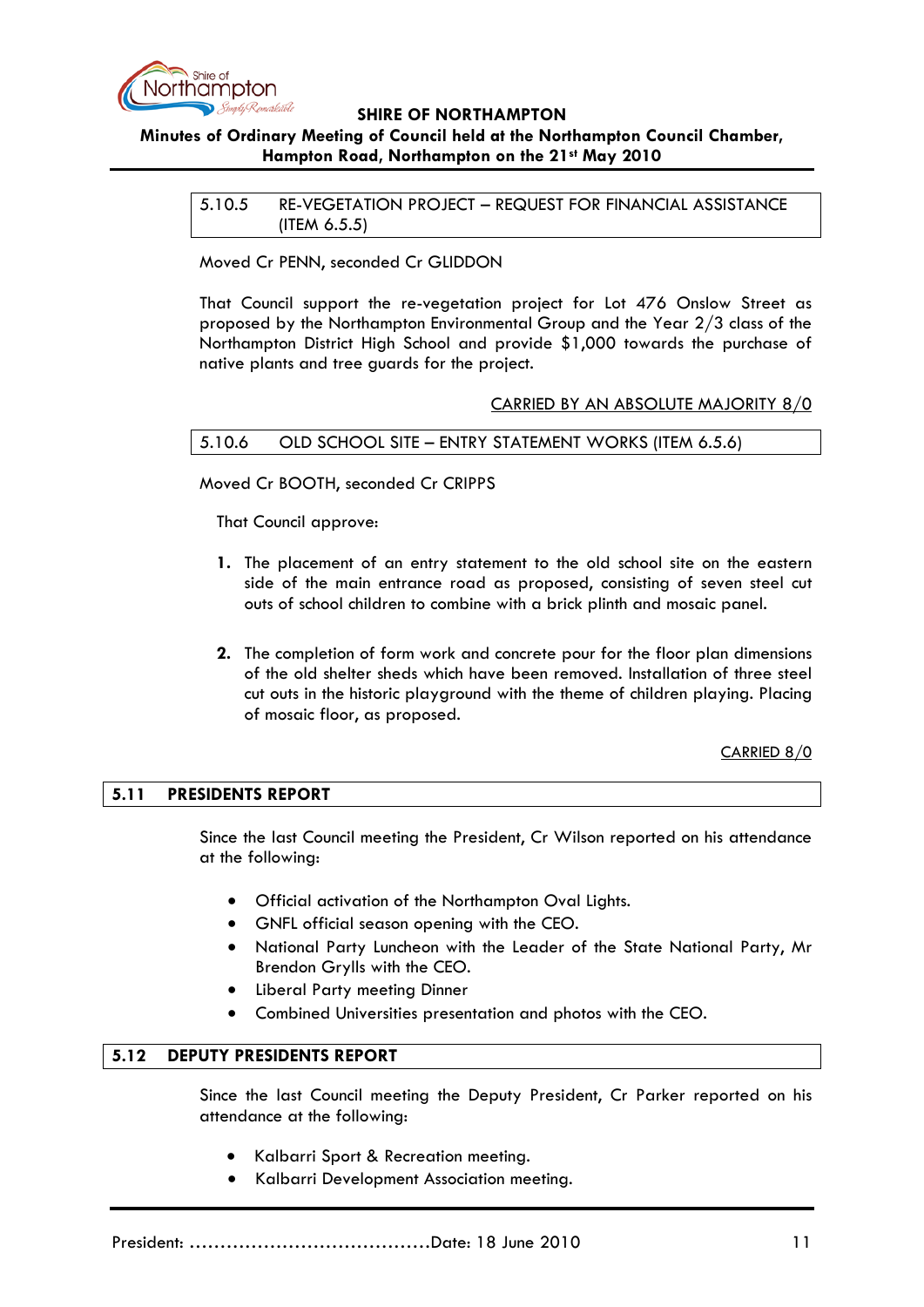

# **Minutes of Ordinary Meeting of Council held at the Northampton Council Chamber, Hampton Road, Northampton on the 21st May 2010**

# **5.13 COUNCILLORS REPORT**

5.13.1 Cr SIMKIN

Since the last Council meeting Cr Simkin reported on his attendance to the following:

- Official activation of the Northampton Oval Lights.
- Northampton Community Centre meeting.

#### 5.13.2 Cr PENN

Since the last Council meeting Cr Penn reported on her attendance to the following:

• Tourism Council of WA 'You're the voice' 2010 conference. A copy of the report on the conference was tabled.

#### 5.13.3 Cr GLIDDON

Since the last Council meeting Cr Gliddon reported on her attendance to the following:

- ANZAC Day ceremony in Kalbarri and laid a wreath on behalf of Council.
- Kalbarri Development Association meeting and was elected President.

#### 5.13.4 Cr LEGGETT

Since the last Council meeting Cr Leggett reported on his attendance to the following:

- Official activation of the Northampton Oval Lights.
- Northampton Historical Society meeting.
- Northampton Townscape meeting.
- Northampton Tourist Association meeting.

#### 5.13.5 Cr CARSON

Since the last Council meeting Cr Carson reported on his attendance to the following:

- Official activation of the Northampton Oval Lights.
- Northern Barrier Fence meeting.

# **5.14 INFORMATION BULLETIN**

Noted.